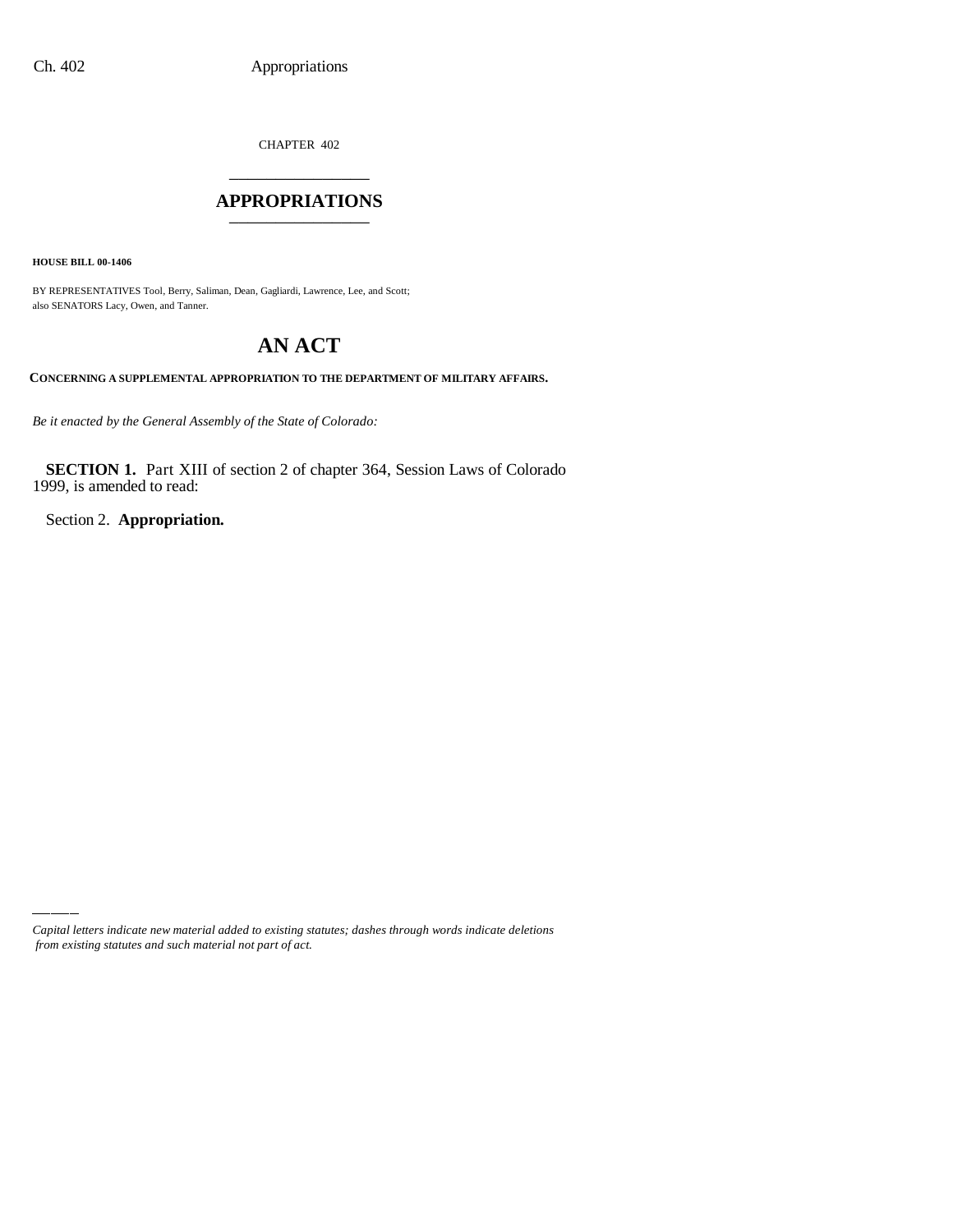|                                                |                   |              | APPROPRIATION FROM                    |                |                 |               |                |  |
|------------------------------------------------|-------------------|--------------|---------------------------------------|----------------|-----------------|---------------|----------------|--|
|                                                |                   |              |                                       | <b>GENERAL</b> |                 | <b>CASH</b>   |                |  |
|                                                | <b>ITEM &amp;</b> |              | <b>GENERAL</b>                        | <b>FUND</b>    | CASH            | <b>FUNDS</b>  | <b>FEDERAL</b> |  |
|                                                | <b>SUBTOTAL</b>   | <b>TOTAL</b> | <b>FUND</b>                           | <b>EXEMPT</b>  | <b>FUNDS</b>    | <b>EXEMPT</b> | <b>FUNDS</b>   |  |
|                                                | \$<br>\$          |              | \$                                    | \$             | \$              | \$            | \$             |  |
|                                                |                   |              | <b>PART XIII</b>                      |                |                 |               |                |  |
|                                                |                   |              | <b>DEPARTMENT OF MILITARY AFFAIRS</b> |                |                 |               |                |  |
| (1) EXECUTIVE DIRECTOR AND ARMY NATIONAL GUARD |                   |              |                                       |                |                 |               |                |  |
| <b>Personal Services</b>                       | 1,370,017         |              | 1,294,259                             |                | $3,265^{\circ}$ |               | 72,493         |  |
|                                                |                   |              | $(26.4$ FTE)                          |                | $(0.1$ FTE $)$  |               | $(1.5$ FTE)    |  |
| Health, Life, and Dental                       | 185,971           |              | 62,482                                |                |                 |               | 123,489        |  |
| Short-term Disability                          | 10,158            |              | 3,775                                 |                |                 |               | 6,383          |  |
| Salary Survey and                              |                   |              |                                       |                |                 |               |                |  |
| Anniversary Increases                          | 274,808           |              | 102,555                               |                |                 |               | 172,253        |  |
| Workers' Compensation                          | 105,662           |              | 84,020                                |                |                 |               | 21,642         |  |
|                                                |                   |              | 54,932                                |                |                 |               | 50,730         |  |
| <b>Operating Expenses</b>                      | 893,227           |              | 534,009                               |                |                 |               | 359,218        |  |
| <b>Information Technology</b>                  |                   |              |                                       |                |                 |               |                |  |
| <b>Asset Maintenance</b>                       | 32,429            |              | 27,506                                |                |                 |               | 4,923          |  |
| Legal Services for 110 hours                   | 5,816             |              | 5,816                                 |                |                 |               |                |  |
| Purchase of Services from                      |                   |              |                                       |                |                 |               |                |  |
| <b>Computer Center</b>                         | 2,977             |              | 2,977                                 |                |                 |               |                |  |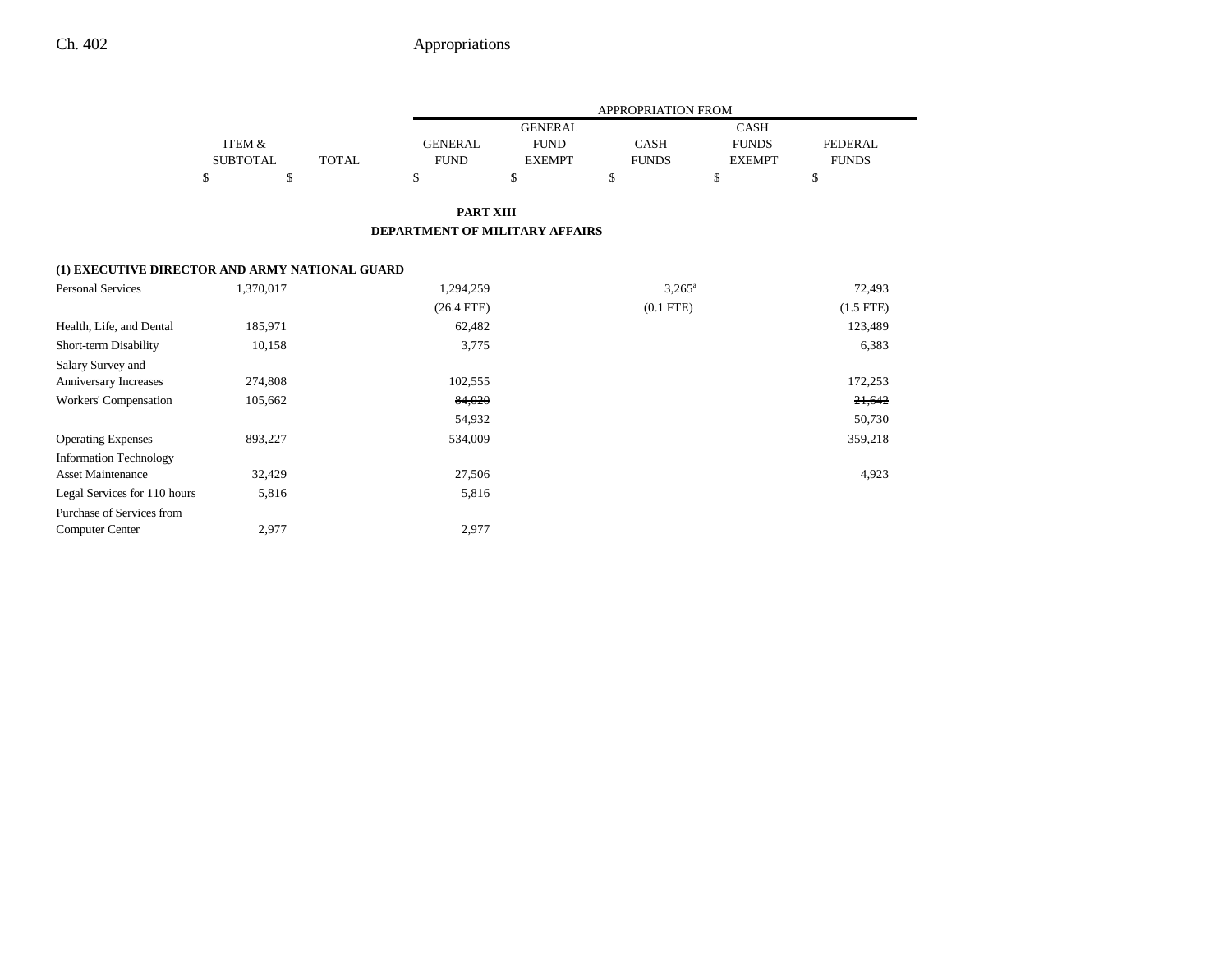| Payment to Risk                |           |             |            |             |
|--------------------------------|-----------|-------------|------------|-------------|
| Management and Property        |           |             |            |             |
| Funds                          | 152,876   | 152,876     |            |             |
| Vehicle Lease Payments         | 55,788    | 55,788      |            |             |
|                                | 43,178    | 43,178      |            |             |
| <b>Leased Space</b>            | 31,314    | 31,314      |            |             |
|                                | 18,814    | 18,814      |            |             |
| Capitol Complex Leased         |           |             |            |             |
| Space                          | 78,874    | 47,098      |            | 31,776      |
|                                | 133,790   | 110,255     |            | 23,535      |
| <b>Utilities</b>               | 647,939   | 516,189     |            | 131,750     |
| Local Armory Incentive         |           |             |            |             |
| Plan                           | 21,841    |             | $21,841^a$ |             |
| Colorado National Guard        |           |             |            |             |
| <b>Tuition Fund</b>            | 406,753   | 406,753     |            |             |
| Army National Guard            |           |             |            |             |
| Cooperative Agreement          | 1,185,182 |             |            | 1,185,182   |
|                                |           |             |            | $(6.7$ FTE) |
| <b>Administrative Services</b> | 419,173   | 118,298     |            | 300,875     |
|                                |           | $(2.4$ FTE) |            | $(5.6$ FTE) |
|                                |           | 5,880,805   |            |             |
|                                |           | 5,910,611   |            |             |

a These amounts shall be from fees, including armory rental fees.

**(2) AIR NATIONAL GUARD**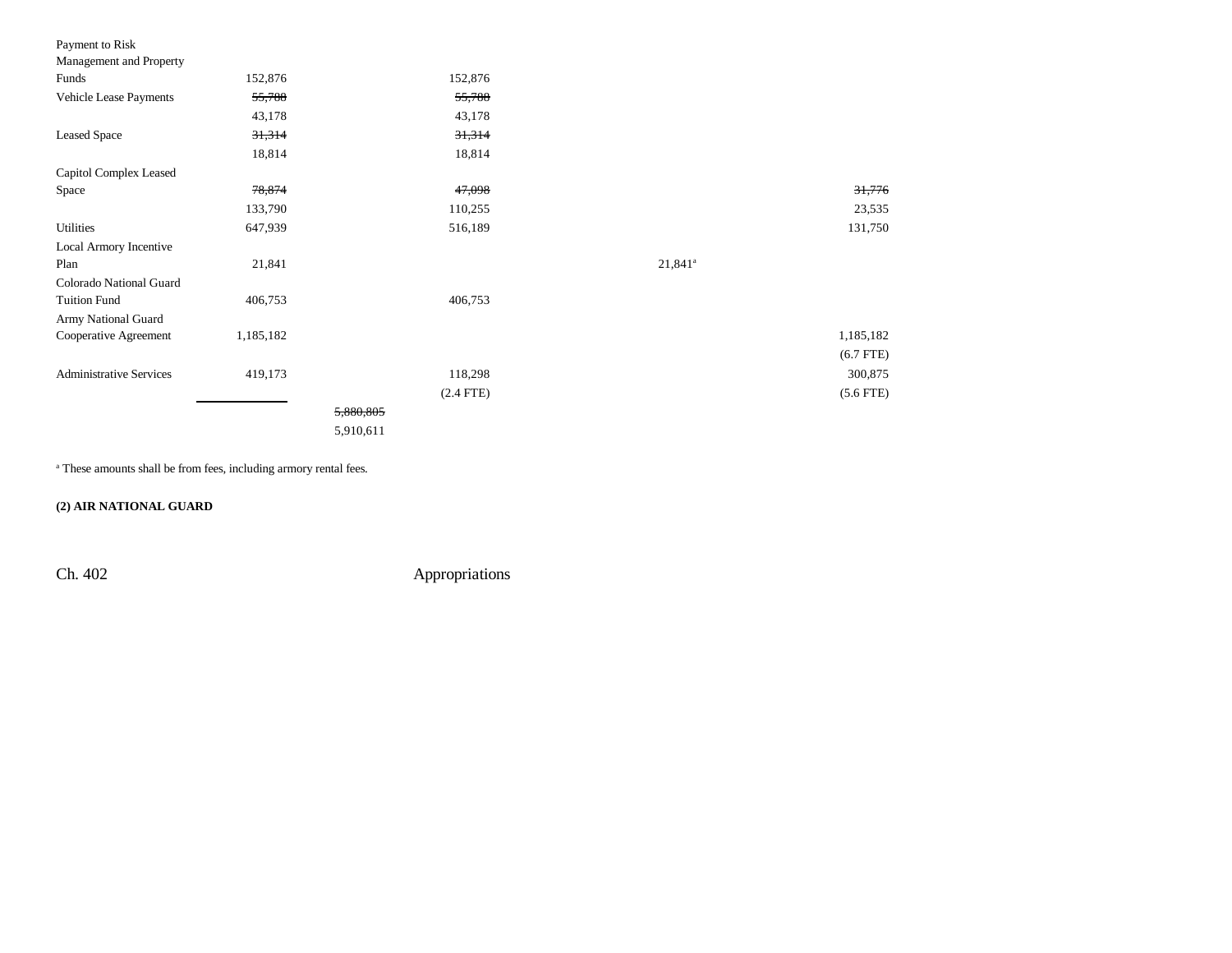|                                            |                                      |              | APPROPRIATION FROM            |                                                |                             |                                       |                                |  |  |
|--------------------------------------------|--------------------------------------|--------------|-------------------------------|------------------------------------------------|-----------------------------|---------------------------------------|--------------------------------|--|--|
|                                            | <b>ITEM &amp;</b><br><b>SUBTOTAL</b> | <b>TOTAL</b> | <b>GENERAL</b><br><b>FUND</b> | <b>GENERAL</b><br><b>FUND</b><br><b>EXEMPT</b> | <b>CASH</b><br><b>FUNDS</b> | CASH<br><b>FUNDS</b><br><b>EXEMPT</b> | <b>FEDERAL</b><br><b>FUNDS</b> |  |  |
|                                            | $\$$<br>\$                           |              | \$                            | \$                                             | \$                          | \$                                    | \$                             |  |  |
| Operations and Maintenance                 |                                      |              |                               |                                                |                             |                                       |                                |  |  |
| Agreement for                              |                                      |              |                               |                                                |                             |                                       |                                |  |  |
| Buckley/Greeley                            | 2,105,581                            |              | 513,947(M)                    |                                                |                             |                                       | 1,591,634                      |  |  |
|                                            | $(24.1$ FTE)                         |              |                               |                                                |                             |                                       |                                |  |  |
| <b>Buckley Tenant Reimbursed</b>           |                                      |              |                               |                                                |                             |                                       |                                |  |  |
| Employees                                  | 495,719                              |              |                               |                                                |                             |                                       | 495,719                        |  |  |
|                                            | $(11.3$ FTE)                         |              |                               |                                                |                             |                                       |                                |  |  |
| Security for Buckley Air                   |                                      |              |                               |                                                |                             |                                       |                                |  |  |
| <b>National Guard Base</b>                 | 968,667                              |              |                               |                                                |                             |                                       | 968,667                        |  |  |
|                                            | $(31.1$ FTE)                         |              |                               |                                                |                             |                                       |                                |  |  |
|                                            |                                      | 3,569,967    |                               |                                                |                             |                                       |                                |  |  |
| (3) FEDERAL FUNDED PROGRAMS <sup>171</sup> |                                      |              |                               |                                                |                             |                                       |                                |  |  |
| <b>Personal Services</b>                   | 85,225,275                           |              |                               |                                                |                             |                                       |                                |  |  |
|                                            | $(1,198.0$ FTE)                      |              |                               |                                                |                             |                                       |                                |  |  |
| Operating and Maintenance                  | 21,108,899                           |              |                               |                                                |                             |                                       |                                |  |  |
| Construction                               | 6,655,000                            |              |                               |                                                |                             |                                       |                                |  |  |
| <b>Special Programs</b>                    | 2,587,618                            |              |                               |                                                |                             |                                       |                                |  |  |
|                                            |                                      | 115,576,792  |                               |                                                |                             |                                       | 115,576,792                    |  |  |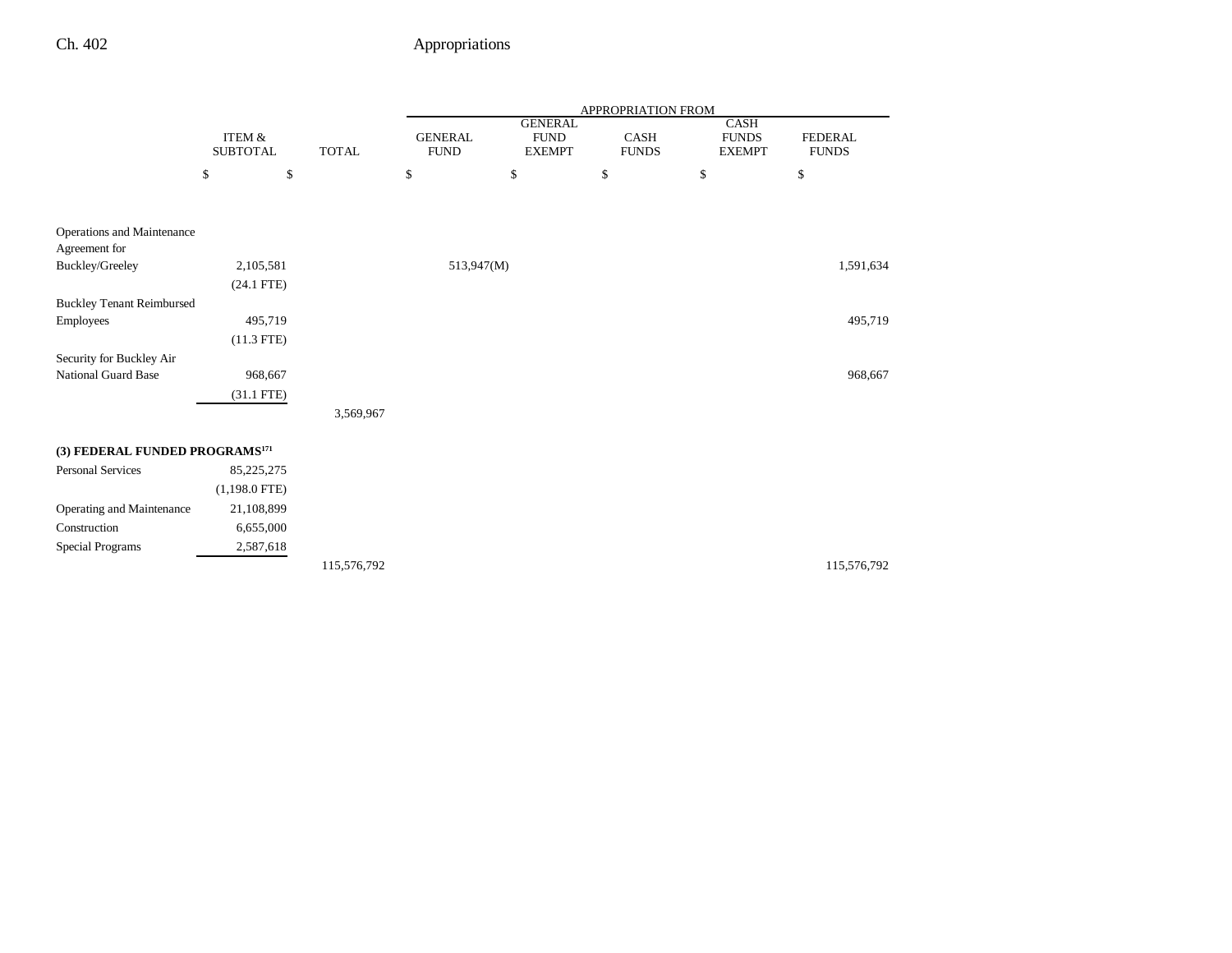| (4) CIVIL AIR PATROL              |                |               |             |          |               |
|-----------------------------------|----------------|---------------|-------------|----------|---------------|
| <b>Personal Services</b>          | 91,557         |               |             |          |               |
|                                   | $(2.0$ FTE $)$ |               |             |          |               |
| <b>Operating Expenses</b>         | 23,575         |               |             |          |               |
| <b>Aircraft Maintenance</b>       | 35,400         |               |             |          |               |
|                                   |                | 150,532       | 150,532     |          |               |
| <b>TOTALS PART XIII</b>           |                |               |             |          |               |
| (MILITARY AFFAIRS) <sup>5,6</sup> |                | \$125,178,096 | \$4,110,194 | \$25,106 | \$121,042,796 |
|                                   |                | \$125,207,902 | \$4,119,153 |          | \$121,063,643 |

**FOOTNOTES** -- The following statements are referenced to the numbered footnotes throughout section 2.

- 5 (Governor lined through this provision. See L. 99, p. 2245.)
- 6 All Departments, Totals -- The General Assembly requests that copies of all reports requested in other footnotes contained in this act be delivered to the Joint Budget Committee and the majority and minority leadership in each house of the General Assembly. Each principal department of the state shall produce its rules and regulations in an electronic format that is suitable for public access through electronic means. Such rules and regulations in such format shall be submitted to the Office of Legislative Legal Services for publishing on the Internet. It is the intent of the General Assembly that this be done within existing resources.
- 171 Department of Military Affairs, Federal Funded Programs -- These federal funds are shown for informational purposes. These funds are not to be included in the spending authority for the Department because these funds do not flow through the accounting system of the state. It is the intent of the General Assembly that these programs, funding, and FTE are included to demonstrate the full scope of activities of the Department of Military Affairs.